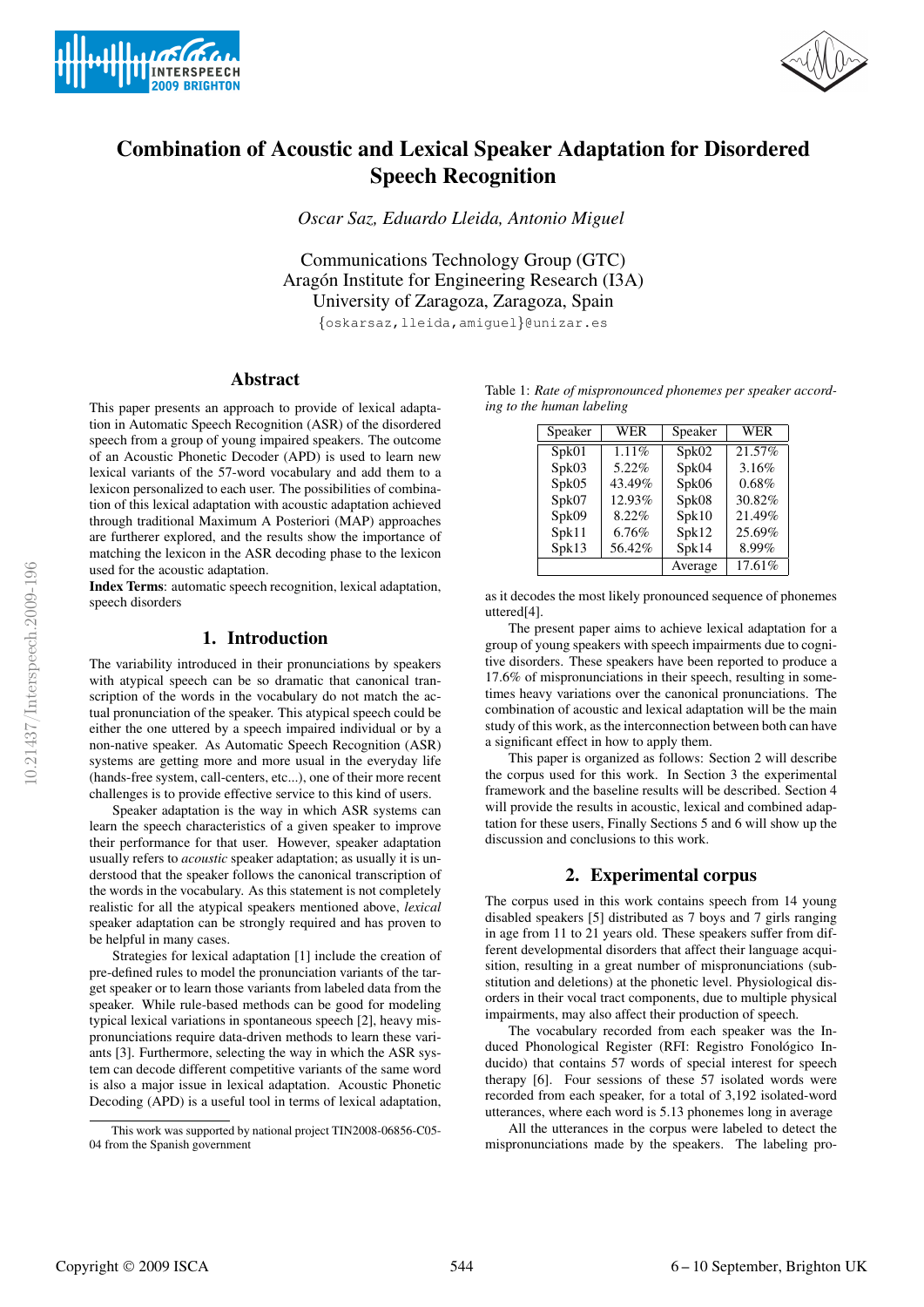Table 2: *Baseline ASR and APD results (Task-dependent models)*

| Speaker | <b>WER</b> | <b>PER</b> | Speaker | <b>WER</b> | <b>PER</b> |
|---------|------------|------------|---------|------------|------------|
| Spk01   | 11.40%     | 41.18%     | Spk02   | 22.81%     | 42.02%     |
| Spk03   | 14.91%     | 45.29%     | Spk04   | 4.39%      | 29.62%     |
| Spk05   | 60.09%     | 68.15%     | Spk06   | 7.46%      | 33.82%     |
| Spk07   | 32.02%     | 49.74%     | Spk08   | 46.49%     | 54.02%     |
| Spk09   | 25.00%     | 41.27%     | Spk10   | 38.16%     | 53.51%     |
| Spk11   | 13.60%     | 34.67%     | Spk12   | 70.61%     | 76.71%     |
| Spk13   | 77.19%     | 67.38%     | Spk14   | 23.25%     | 38.10%     |
|         |            |            | Average | 31.96%     | 48.25%     |

cess followed the next procedure: Three independent labelers (experts in speech technologies or phonetics) were chosen to evaluate a given session from a speaker, marking each phoneme as correct, mispronounced (and, hence, substituted by another phoneme, but without indicating the replacement phoneme) or deleted. The definitive mark for each phoneme was chosen by consensus among the 3 labelers' marks. If necessary, a fourth labeler was required to untie the decision.

The outcome of the labeling in percentage of mispronounced (substituted or deleted) phonemes per speaker is shown on Table 1. The average result is 17.61% of mispronunciations, with six of the speakers above 20% of mispronunciations (Spk13 reaches more than 50%).

To complete this corpus, a group of young unimpaired speakers were also recorded to obtain a parallel corpus of voices representing the speech of individuals in the same range of age (11 to 18 years old) than the impaired speakers. This corpus contains a session of the RFI from 232 young unimpaired speakers, for a total of 13,224 isolated-word utterances.

# 3. Experimental Framework and Baseline

This Section will introduce the experimental framework and the baseline results in ASR and APD with the proposed corpus. The recognition system was a Hidden Markov Model (HMM)-based Viterbi decoding framework. 25 context-independent acoustic units were trained, each one representing a phoneme of the Spanish language. Each model was a 3-state HMM, where a state was a Gaussian Mixture Model (GMM) with 16 Gaussians. An extra unit to model silence was also used as a 1-state HMM. The feature extraction method was based on the standard ETSI front-end with 39 features per frame (12 cepstral coefficients and the log-energy plus the first and second derivatives).

Baseline acoustic models were trained from adult speech with several adult speech Spanish corpora (Albayzin [7], Spanish SpeeechDat-Car [8] and Domolab [9]) and adapted via Maximum A Posteriori (MAP) adaptation [10] to the unimpaired children speech presented in Section 2. This model is, hence, a task-dependent model, since it is matching the vocabulary, the age range and the acoustic conditions within the target impaired speech corpus.

The APD required a phonotactic language model to learn the way in which phonemes gather to create meaningful syllables and words in the Spanish language. This model was an n-gram model (9,110 3-grams and 628 2-grams) trained from 700,000 sentences of the Spanish subset in the Europarl text corpus [11] that contains transcriptions in different languages of the sessions in the European parliament.



Figure 1: *Correlation of ASR results with speakers mispronunciations'*

Table 3: *Measure of APD for detection of mispronunciations*

| Speaker | <b>FRR</b> | <b>FAR</b> | Speaker | <b>FRR</b> | <b>FAR</b> |
|---------|------------|------------|---------|------------|------------|
| Spk01   | 32.73%     | 23.08%     | Spk02   | 25.76%     | 9.52%      |
| Spk03   | 38.48%     | 22.95%     | Spk04   | 25.91%     | 16.22%     |
| Spk05   | 25.91%     | 12.60%     | Spk06   | 24.91%     | 25.00%     |
| Spk07   | 35.99%     | 13.91%     | Spk08   | 34.16%     | 8.61%      |
| Spk09   | 28.82%     | 11.46%     | Spk10   | 37.30%     | 12.75%     |
| Spk11   | 19.56%     | 17.72%     | Spk12   | 57.49%     | 14.00%     |
| Spk13   | 26.92%     | 11.68%     | Spk14   | 26.15%     | 11.43%     |
|         |            |            | Average | 31.44%     | 15.07%     |

#### 3.1. Baseline Results

The baseline results in ASR and APD for all 14 speakers with the task-dependent acoustic model trained with unimpaired children speech is shown on Table 2, where the first column is presenting the Word Error Rate (WER) of the ASR system and the second column the Phoneme Error Rate (PER) of the APD system. Average result for all speakers was 31.96% WER and 48.25% PER. Results in the same experimental conditions for the unimpaired speakers were 3.31% WER and 15.59% PER, so it could be seen how the disorders suffered by the speakers heavily degraded the performance of the systems

#### 3.2. Correlation with the Speakers' Mispronunciations

As mentioned previously, the WER of the impaired speakers seemed to be heavily influenced by the mispronunciations of the speakers. Assuring this assumption would give further interest to the use of lexical adaptation, because lexical adaptation is especially indicated to avoid the pernicious effect of these mispronunciations. Figure 1 presents the scatter plot of the WER baseline result for each speaker versus the rate of mispronunciations labeled on each speaker by the human experts. Linear regression function is plotted and the regression coefficient  $(r)$ is provided. This regression coefficient (0.91) was high enough to indicate the strong correlation in how the speakers' mispronunciations affected the ASR results.

Furthermore, a PER of 48% in APD did not look at a first glance as an accurate predictor of the pronunciation. But this PER was obtained comparing the APD outcome to the canonical transcription of the words (which cannot be considered accurate due to the mispronunciations labeled by the human ex-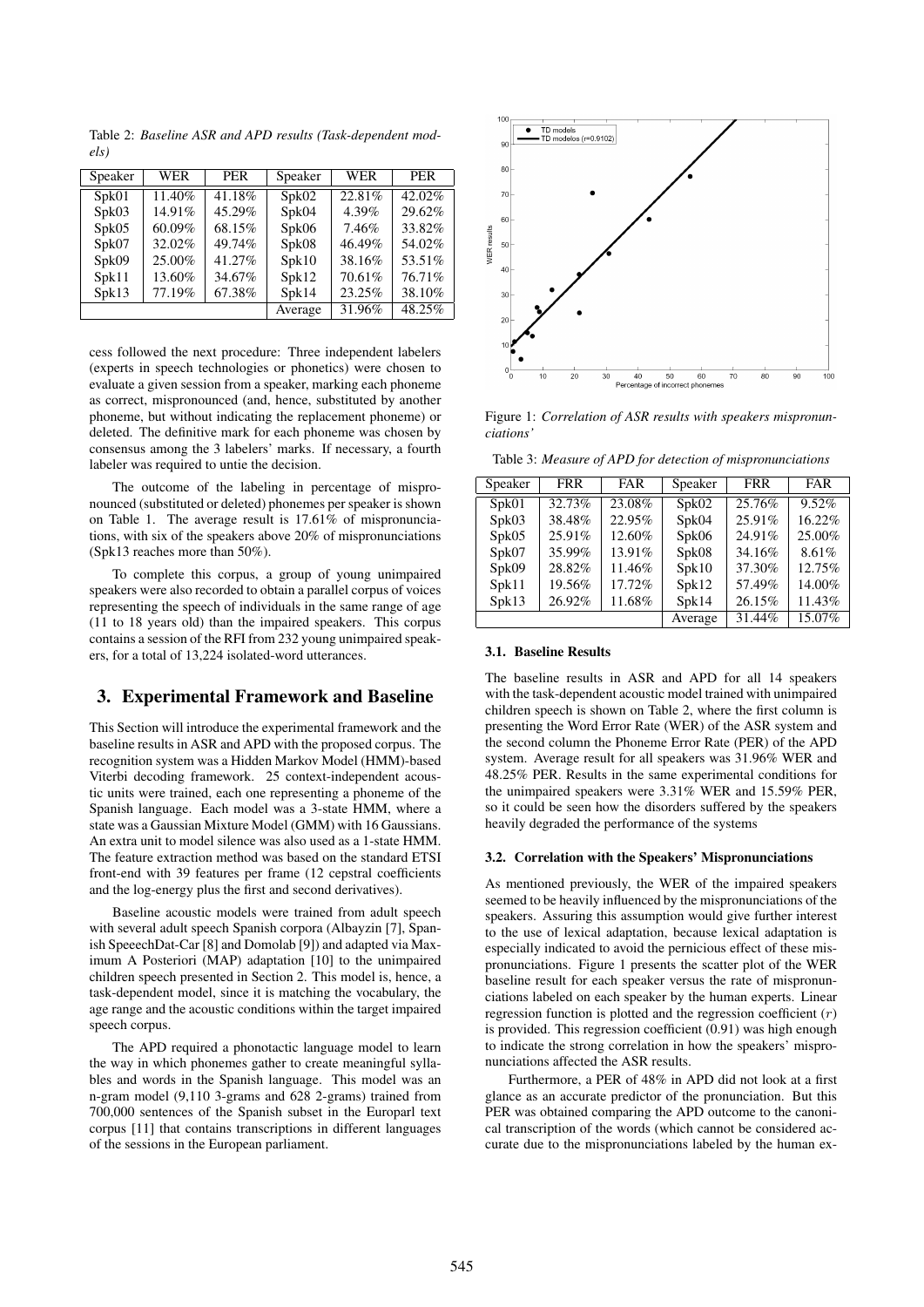Table 4: *WER results with acoustic adaptation with the different approaches*

| Speaker | Canonical | <b>APD</b> | Labeling |
|---------|-----------|------------|----------|
| Spk01   | 1.75%     | 12.28%     | $3.51\%$ |
| Spk02   | 10.96%    | 20.61%     | 20.18%   |
| Spk03   | 1.75%     | 10.09%     | $3.07\%$ |
| Spk04   | 2.19%     | 4.82%      | 2.63%    |
| Spk05   | 47.37%    | 55.26%     | 53.95%   |
| Spk06   | 2.19%     | 7.02%      | 2.19%    |
| Spk07   | 10.96%    | 28.07%     | 13.16%   |
| Spk08   | 31.58%    | 44.30%     | 35.09%   |
| Spk09   | 9.21%     | 20.61%     | 13.16%   |
| Spk10   | 13.16%    | 39.47%     | 24.56%   |
| Spk11   | $3.07\%$  | 15.35%     | 7.02%    |
| Spk12   | 21.93%    | 69.30%     | 28.95%   |
| Spk13   | 63.16%    | 73.68%     | 71.45%   |
| Spk14   | 7.46%     | 13.16%     | 9.21%    |
| Average | 16.20%    | 29.57%     | 20.58%   |

perts). To understand how the APD could predict the real pronunciation of the speakers was hence required, and a comparison of the APD results with the human labeling was made in terms of False Rejection Rate (FRR) and False Acceptance Rate (FAR) showed on Table 3. FRR indicated the rate of correctly pronounced phonemes that the APD was deleting or substituting and FAR indicated the rate of mispronounced phonemes that the APD was accepting as the canonical phoneme.

The average rates (31% of FRR and 15% of FAR) indicated that the APD system achieved admissible error prediction rates (comparable to the rates obtained by other pronunciation verification systems with this corpus [12]). Also, the results are well behaved through all speakers and all of them achieved acceptable FRR and FAR rates independently if they produced a higher or lower rate of mispronunciations.

# 4. Adaptation Experiments

The adaptation experiments were run from 3 different approaches, only acoustic adaptation in subsection 4.1, only lexical adaptation in subsection 4.2 and the combined approach using acoustic and lexical information in subsection 4.3. A thoughtful discussion will be given posteriorly in Section 5.

### 4.1. Acoustic Adaptation

Acoustic adaptation was performed via MAP adaptation over the task-dependent HMM. A leave-one-out strategy was performed, this is, three sessions were used for re-training and the remaining session was used for testing. Four experiments were, hence, run for each speaker and the final result was the mean of the four WER results.

Three possible transcriptions were fed to the adaptation phase. First one was the canonical transcription of the 57 words in the dictionary, with the results for all speakers given on the first column of Table 4, with an average WER of 16.20%. Second approach used the outcome of the APD seen on Section 3 as the correct transcription, these results are presented on the the second column of Table 4 with an average 29.57% WER. Finally, a "Wizard of Oz" approach was taken using the human labeling of the utterances to discard phonemes from the canonical transcription that were labeled to be mispronounced or deleted. Results are presented on the third column of Table 4 giving an average result of 20.58%.

Table 5: *WER results with lexical adaptation*

| Speaker | <b>WER</b> | Speaker | <b>WER</b> |
|---------|------------|---------|------------|
| Spk01   | 10.53%     | Spk02   | 17.98%     |
| Spk03   | 18.86%     | Spk04   | 5.70%      |
| Spk05   | 55.70%     | Spk06   | 8.33%      |
| Spk07   | 24.56%     | Spk08   | 39.91%     |
| Spk09   | 17.98%     | Spk10   | 27.63%     |
| Spk11   | 9.21%      | Spk12   | 57.02%     |
| Spk13   | 64.04%     | Spk14   | 13.6%      |
|         |            | Average | 26.50%     |

|  |  |  |  |  |  | Table 6: WER results with acoustic-lexical adaptation |
|--|--|--|--|--|--|-------------------------------------------------------|
|--|--|--|--|--|--|-------------------------------------------------------|

| Speaker | Canonical | <b>APD</b> | Labeling |
|---------|-----------|------------|----------|
| Spk01   | $2.63\%$  | 7.46%      | 2.63%    |
| Spk02   | 12.72%    | 15.79%     | 13.60%   |
| Spk03   | 3.95%     | 9.21%      | 3.95%    |
| Spk04   | 4.39%     | 4.82%      | 4.39%    |
| Spk05   | 46.05%    | 51.75%     | 46.05%   |
| Spk06   | $2.63\%$  | $6.14\%$   | $2.63\%$ |
| Spk07   | 11.40%    | 17.54%     | 12.72%   |
| Spk08   | 27.63%    | 36.40%     | 31.58%   |
| Spk09   | $9.65\%$  | 13.16%     | 12.72%   |
| Spk10   | $17.11\%$ | 24.56%     | 15.79%   |
| Spk11   | $3.51\%$  | 8.33%      | $3.51\%$ |
| Spk12   | 30.26%    | 56.14%     | 33.77%   |
| Spk13   | 62.28%    | 61.84%     | 59.65%   |
| Spk14   | 6.58%     | 13.45%     | 5.70%    |
| Average | 17.20%    | 23.33%     | 17.76%   |

#### 4.2. Lexical Adaptation

The lexical adaptation proposed in this work was based in an APD approach. The outcome of the APD was accepted as the correct phoneme sequence pronounced by the speaker and included in the vocabulary. In the expanded vocabulary, all lexical variants of the same words compete against each other in the Viterbi-based ASR decoding procedure with an equal probability weight for each one. A leave-one-out strategy was taken similarly to the used in the acoustic speaker-dependent system; three sessions from each speaker were decoded with APD, a new lexicon was created for each speaker (with four possible variants: the canonical and the three obtained from the APD) which was used to run ASR with the remaining session. Four experiments were run this way (each one for each evaluation session) and the final result was the mean of the four WER results. Results are provided in Table 5 with an average WER of 26.50%

#### 4.3. Acoustic-Lexical Adaptation

Finally, the possibility of a mixed strategy with acoustic and lexical adaptation was proposed. The outcome of the APD could be fed to the dictionary of the ASR system as proposed in Section 4.2 with any of the three acoustic adapted models proposed in Section 4.1. Using the acoustic model trained with the canonical transcription and the adapted lexicon provided the results on the first column of Table 6 with a 17.20% average on WER; while using the acoustic model trained with the APD-originated transcription and the lexicon adapted with those same transcriptions gives a performance as seen on second column of Table 6 with a 23.33% in average WER. Finally, the adapted models according to the human labeling and the lexical adaptation were used and the results provided in Table 6 with a 17.76% average.